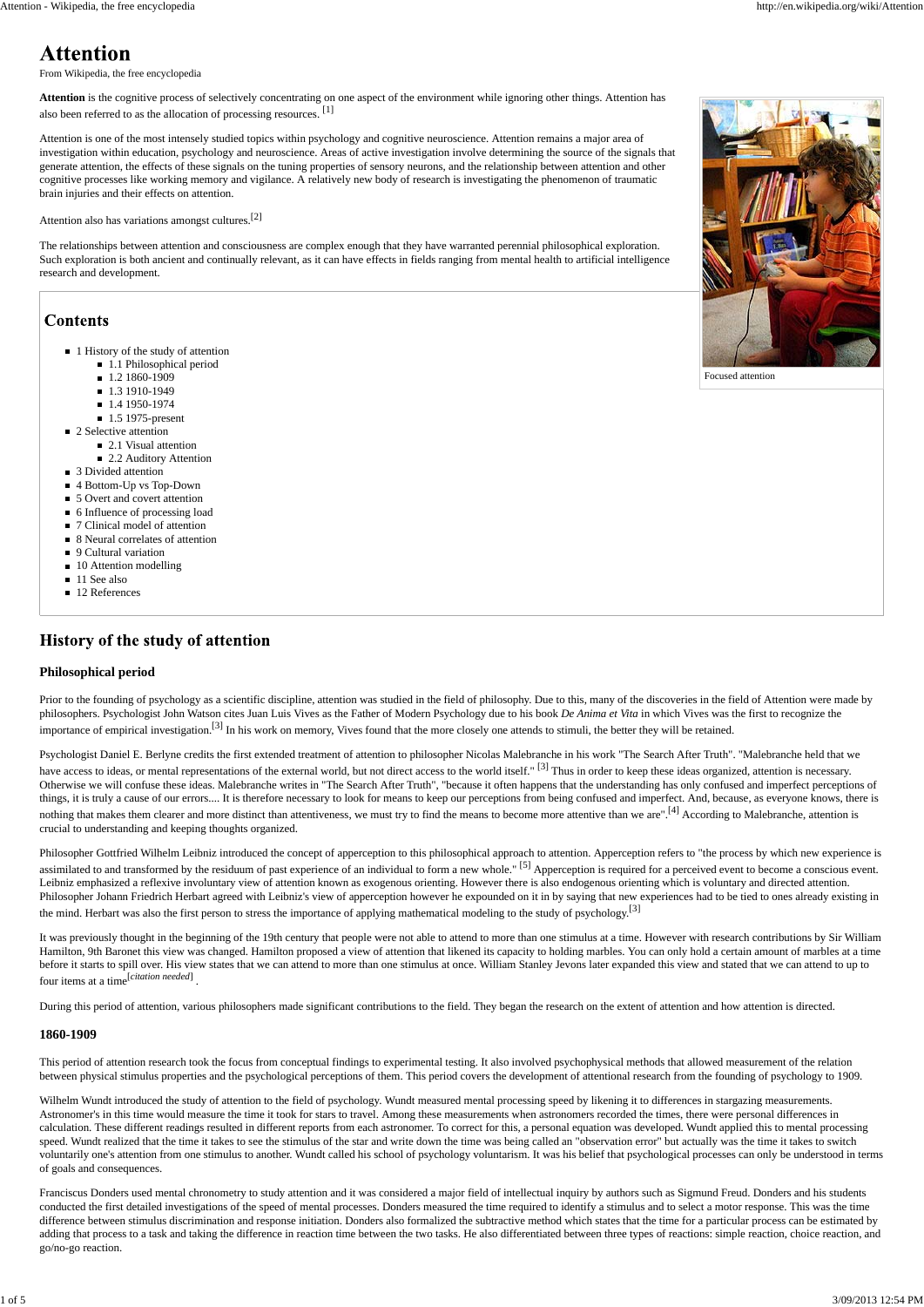Hermann von Helmholtz also contributed to the field of attention relating to the extent of attention. Von Helmholtz stated that it is possible to focus on one stimulus and still perceive or ignore others. An example of this is being able to focus on the letter u in the word house and still perceiving the letters h, o, s, and e.

One major debate in this period was whether it was possible to attend to two things at once (split attention). Walter Benjamin described this experience as "reception in a state of distraction." This disagreement could only be resolved through experimentation.

In 1890, William James, in his textbook *Principles of Psychology*, remarked:

*Everyone knows what attention is. It is the taking possession by the mind, in clear and vivid form, of one out of what seem several simultaneously possible objects or* 66 99 *trains of thought. Focalization, concentration, of consciousness are of its essence. It implies withdrawal from some things in order to deal effectively with others, and is a condition which has a real opposite in the confused, dazed, scatterbrained state which in French is called distraction, and Zerstreutheit in German.*[6]

James differentiated between sensorial attention and intellectual attention. Sensorial attention is when attention is directed to objects of sense, stimuli that are physically present. Intellectual attention is attention directed to ideal or represented objects; stimuli that are not physically present. James also distinguished between immediate or derived attention: attention to the present versus to something not physically present. According to James, attention has five major effects. Attention works to make us perceive, conceive, distinguish, remember, and shorten reactions time.

### **1910-1949**

During the period from 1910-1949, research in attention waned and interest in behaviorism flourished. It is often stated that there was no research during this period. Ulric Neisser stated that in this period, "There was no research on attention". This is simply not true. In 1927 Jersild published very important work on "Mental Set and Shift". He stated, "The fact of mental set is primary in all conscious activity. The same stimulus may evoke any one of a large number of responses depending upon the contextual setting in which it is placed".<sup>[7]</sup> This research found that the time to complete a list was longer for mixed lists than for pure lists. For example, if a list was names of animals versus a list with names of animals, books, makes and models of cars, and types of fruits, it takes longer to process. This is task switching.

In 1931, Telford discovered the psychological refractory period. The stimulation of neurons is followed by a refractory phase during which neurons are less sensitive to stimulation. In 1935 John Ridley Stroop developed the Stroop Task which elicited the Stroop Effect. Stroop's task showed that irrelevant stimulus information can have a major impact on performance. In this task, subjects were to look at a list of colors. This list of colors had each color typed in a color different from the actual text. For example the word Blue would be typed in Orange, Pink in Black, etc.

### Example: **Blue Purple Red Green Purple Green**

Subjects were then instructed to say the name of the ink color and ignore the text. It took 110 seconds to complete a list of this type compared to 63 seconds to name the colors when presented in the form of solid squares.<sup>[3]</sup> The naming time nearly doubled in the presence of conflicting color words, an effect known as the Stroop Effect.

### **1950-1974**

In the 1950s, research psychologists renewed their interest in attention when the dominant epistemology shifted from positivism (i.e., behaviorism) to realism during what has come to be known as the "cognitive revolution".<sup>[8]</sup> The cognitive revolution admitted unobservable cognitive processes like attention as legitimate objects of scientific study.

Modern research on attention began with the analysis of the "cocktail party problem" by Colin Cherry in 1953. At a cocktail party how do people select the conversation that they are listening to and ignore the rest? This problem is at times called "focused attention", as opposed to "divided attention". Cherry performed a number of experiments which became known as dichotic listening and were extended by Donald Broadbent and others.<sup>[9]</sup> In a typical experiment, subjects would use a set of headphones to listen to two streams of words in different ears and selectively attend to one stream. After the task, the experimenter would question the subjects about the content of the unattended stream.

Broadbent's Filter Model of Attention states that information is held in a pre-attentive temporary store, and only sensory events that have some physical feature in common are selected to pass into the limited capacity processing system. This implies that the meaning of unattended messages is not identified. Also, a significant amount of time is required to shift the filter from one channel to another. Experiments by Gray and Wedderburn and later Anne Treisman pointed out various problems in Broadbent's early model and eventually led to the Deutsch-Norman model in 1968. In this model, no signal is filtered out, but all are processed to the point of activating their stored representations in memory. The point at which attention becomes "selective" is when one of the memory representations is selected for further processing. At any time, only one can be selected, resulting in the *attentional bottleneck*. [10]

This debate became known as the early-selection vs late-selection models. In the early selection models (first proposed by Donald Broadbent), attention shuts down (in Broadbent's model) or attenuates (in Triesman's refinement) processing in the unattended ear before the mind can analyze its semantic content. In the late selection models (first proposed by J. Anthony Deutsch and Diana Deutsch), the content in both ears is analyzed semantically, but the words in the unattended ear cannot access consciousness.<sup>[11]</sup> This debate has still not been resolved.

In the 1960s, Robert Wurtz at the National Institutes of Health began recording electrical signals from the brains of macaques who were trained to perform attentional tasks. These experiments showed for the first time that there was a direct neural correlate of a mental process (namely, enhanced firing in the superior colliculus).<sup>[12]</sup>

### **1975-present**

In the mid-1970s, multiple resource models were put forth. These studies showed that it is easier to perform two tasks together when the tasks use different stimulus or response modalities than when they use the same modalities. Michael Posner did research on space-based versus object-based approaches to attention in the 1980s. For space-based attention, attention is likened to that of a spotlight. Attention is directed to everything in the spotlight's field.

Anne Treisman developed the highly influential feature integration theory.<sup>[13]</sup> According to this model, attention binds different features of an object (e.g., color and shape) into consciously experienced wholes. Although this model has received much criticism, it is still widely cited and spawned similar theories with modification, such as Jeremy Wolfe's Guided Search Theory.<sup>[14]</sup>

In the 1990s, psychologists began using PET and later fMRI to image the brain in attentive tasks. Because of the highly expensive equipment that was generally only available in hospitals, psychologists sought for cooperation with neurologists. Pioneers of brain imaging studies of selective attention are psychologist Michael I. Posner (then already renowned for his seminal work on visual selective attention) and neurologist Marcus Raichle.<sup>[citation needed]</sup> Their results soon sparked interest from the entire neuroscience community in these psychological studies, which had until then focused on monkey brains. With the development of these technological innovations neuroscientists became interested in this type of research that combines sophisticated experimental paradigms from cognitive psychology with these new brain imaging techniques. Although the older technique of EEG had long been used to study the brain activity underlying selective attention by cognitive psychophysiologists, the ability of the newer techniques to actually measure precisely localized activity inside the brain generated renewed interest by a wider community of researchers. The results of these experiments have shown a broad agreement with the psychological, psychophysiological and the experiments performed on monkeys.[*citation needed*]

## **Selective attention**

### **Visual attention**

In cognitive psychology there are at least two models which describe how visual attention operates. These models may be considered loosely as metaphors which are used to describe internal processes and to generate hypotheses that are falsifiable. Generally speaking, visual attention is thought to operate as a two-stage process.<sup>[15]</sup> In the first stage, attention is distributed uniformly over the external visual scene and processing of information is performed in parallel. In the second stage, attention is concentrated to a specific area of the visual scene (i.e. it is focused), and processing is performed in a serial fashion.

The first of these models to appear in the literature is the spotlight model. The term "spotlight" was inspired by the work of William James who described attention as having a focus, a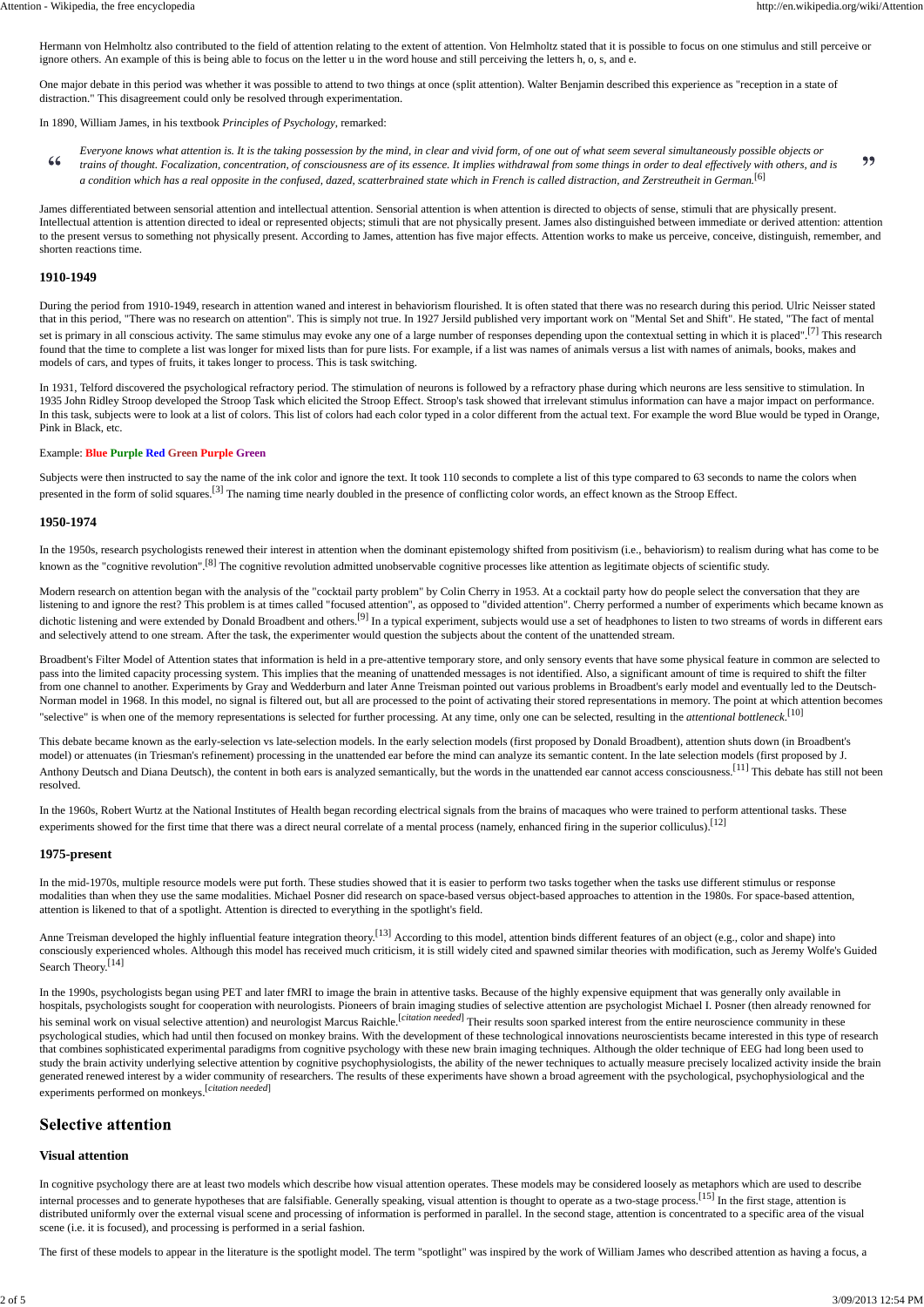margin, and a fringe.<sup>[16]</sup> The focus is an area that extracts information from the visual scene with a high-resolution, the geometric center of which being where visual attention is directed. Surrounding the focus is the fringe of attention which extracts information in a much more crude fashion (i.e. low-resolution). This fringe extends out to a specified area and this cut-off is called the margin.

The second model that is called the zoom-lens model, and was first introduced in 1983.<sup>[17]</sup> This model inherits all properties of the spotlight model (i.e. the focus, the fringe, and the margin) but has the added property of changing in size. This size-change mechanism was inspired by the zoom lens you might find on a camera, and any change in size can be described by a trade-off in the efficiency of processing.<sup>[18]</sup> The zoom-lens of attention can be described in terms of an inverse trade-off between the size of focus and the efficiency of processing: because attentional resources are assumed to be fixed, then it follows that the larger the focus is, the slower processing will be of that region of the visual scene since this fixed resource will be distributed over a larger area. It is thought that the focus of attention can subtend a minimum of 1° of visual angle, [16][19] however the maximum size has not yet been determined.

# Margin Fringe ssigefügt as (fff) mur noch der Nebox diamu Focus

Divided attention is the task of actively paying attention to more than one task at a time, and it is both important and common in every day life. It is rare for someone to be engaged in just one task.

Divided attention can be improved with practice. Spelke, Hirst, and Niesser (1976) studied accuracy and response time of performance by participants reading short stories and writing down dictated words. The participants' initial performance was very poor when both tasks were performed simultaneously, but after participants practiced the tasks 5 days a week for 85 sessions, their performance improved for both tasks (Sternberg & Sternberg, 2012).<sup>[20]</sup> Spelke and others have proposed that it is possible that controlled tasks can be automatized, thus using fewer attentional resources. In addition, how well people divide their attention has to do with that person's intelligence (Hunt & Lansman, 1982, as cited in Sternberg & Sternberg, 2012).<sup>[21]</sup> According to researchers, more intelligent people can timeshare between two tasks and effectively perform two tasks better.

There have been multiple theories regarding divided attention. One, conceived by Kahneman in 1973, explains that there is a single pool of attentional resources that can be freely divided among multiple tasks. This model seems to be too oversimplified, however, due to the different modalities (e.g., visual, auditory, verbal) that we perceive (Sternberg & Sternberg, 2012).<sup>[20]</sup> When the two tasks are from the same modality, such as listening to a radio station and writing a paper, it is much more difficult to concentrate on both because the tasks are likely to interfere with each other. The specific modality model was theorized by Navon and Gopher in 1979. Although this model is more adequate at explaining divided attention among simple tasks, resource theory is another, more accurate metaphor for explaining divided attention on complex tasks. Resource theory demonstrates that as we automatize each complex task, performing that task requires less of our limited-capacity attentional resources (Sternberg & Sternberg, 2012).<sup>[20]</sup>

#### **Auditory Attention**

*Main article: Selective Auditory Attention*

## **Divided attention**

Other variables play a part in our ability to pay attention to and concentrate on many tasks at once. These include, but are not limited to, anxiety, arousal, task difficulty, and skills (Sternberg & Sternberg, 2012).<sup>[20]</sup> Attention is a very multi-faceted process and it is better understood now due to cognitive research and the study of the brain.

# **Bottom-Up vs Top-Down**

The first aspect is called bottom-up processing, also known as stimulus-driven attention or exogenous attention. These describe attentional processing which is driven by the properties of the objects themselves. Some processes, such as motion or a sudden loud noise, can attract our attention in a pre-conscious, or non-volitional way. We attend to them whether we want to or not.<sup>[22]</sup> These aspects of attention are thought to involve parietal and temporal cortices, as well as the brainstem.<sup>[23]</sup>

The second aspect is called top-down processing, also known as goal-driven, endogenous attention, attentional control or executive attention. This aspect of our attentional orienting is under the control of the person who is attending. It is mediated primarily by the frontal cortex and basal ganglia<sup>[23][24]</sup> as one of the executive functions.<sup>[23][25]</sup> Research has shown that it is related to other aspects of the executive functions, such as working memory<sup>[26]</sup> and conflict resolution and inhibition.<sup>[27]</sup>

# **Overt and covert attention**

Attention may be differentiated according to its status as "overt" versus "covert".<sup>[28]</sup> Overt attention is the act of directing sense organs towards a stimulus source. Covert attention is the act of mentally focusing on one of several possible sensory stimuli. Covert attention is thought to be a neural process that enhances the signal from a particular part of the sensory panorama. (e.g. While reading, shifting overt attention would amount to movement of eyes to read different words, but covert attention shift would occur when you shift your focus from semantic processing of a word to the font or color of the word you are reading.)

the subject's ability to perceive or ignore stimuli, both task-related and non task-related. Studies show that if there are many stimuli present (especially if they are task-related), it is much easier to ignore the non-task related stimuli, but if there are few stimuli the mind will perceive the irrelevant stimuli as well as the relevant. The cognitive refers to the actual processing of the stimuli, studies regarding this showed that the ability to process stimuli decreased with age, meaning that younger people were able to perceive more stimuli and fully process them, but were likely to process both relevant and irrelevant information, while older people could process fewer stimuli, but usually processed only relevant information.<sup>[29]</sup>

Some people can process multiple stimuli, e.g. trained morse code operators have been able to copy 100% of a message while carrying on a meaningful conversation. This relies on the reflexive response due to "overlearning" the skill of morse code reception/detection/transcription so that it is an autonomous function requiring no specific attention to perform. [*citation needed*]

## **Clinical model of attention**

Researchers have described two different aspects of how our minds come to attend to items present in the environment.

- **Focused attention:** The ability to respond discretely to specific visual, auditory or tactile stimuli.
- **Sustained attention (vigilance):** The ability to maintain a consistent behavioral response during continuous and repetitive activity.

There are studies that suggest the mechanisms of overt and covert attention may not be as separate as previously believed. Though humans and primates can look in one direction but attend in another, there may be an underlying neural circuitry that links shifts in covert attention to plans to shift gaze. For example, if individuals attend to the right hand corner field of view, movement of the eyes in that direction may have to be actively suppressed.

The current view is that visual covert attention is a mechanism for quickly scanning the field of view for interesting locations. This shift in covert attention is linked to eye movement circuitry that sets up a slower saccade to that location.

# Influence of processing load

One theory regarding selective attention is the cognitive load theory, which states that there are two mechanisms that affect attention: cognitive and perceptual. The perceptual considers

Attention is best described as the sustained focus of cognitive resources on information while filtering or ignoring extraneous information. Attention is a very basic function that often is a precursor to all other neurological/cognitive functions. As is frequently the case, clinical models of attention differ from investigation models. One of the most used models for the evaluation of attention in patients with very different neurologic pathologies is the model of Sohlberg and Mateer.<sup>[30]</sup> This hierarchic model is based in the recovering of attention processes of brain damage patients after coma. Five different kinds of activities of growing difficulty are described in the model; connecting with the activities those patients could do as their recovering process advanced.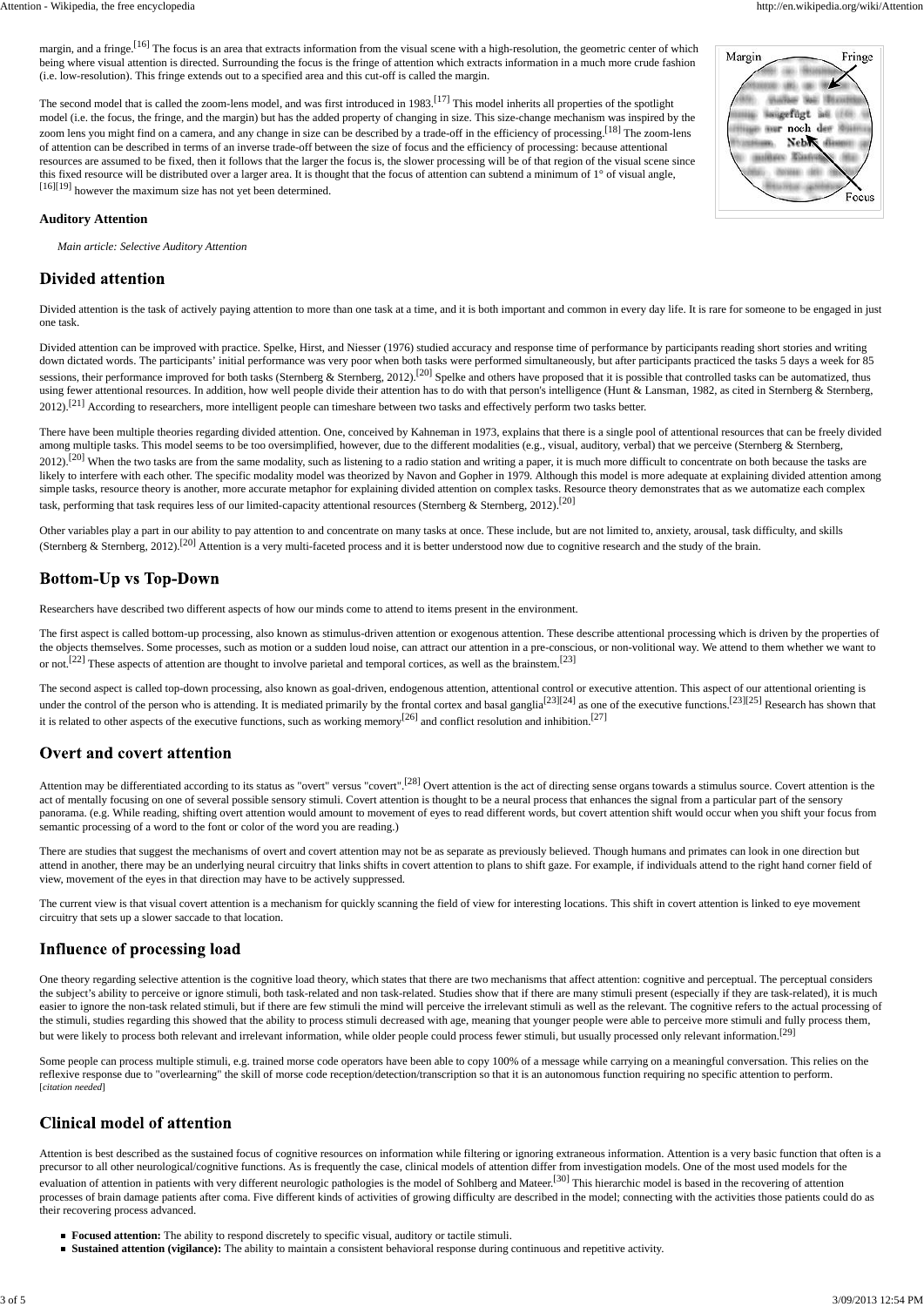Most experiments show that one neural correlate of attention is enhanced firing. If a neuron has a certain response to a stimulus when the animal is not attending to the stimulus, then when the animal does attend to the stimulus, the neuron's response will be enhanced even if the physical characteristics of the stimulus remain the same.

In a recent review, Knudsen<sup>[31]</sup> describes a more general model which identifies four core processes of attention, with working memory at the center:

- Working memory temporarily stores information for detailed analysis.
- **Competitive selection is the process that determines which information gains access to working memory.**
- Through top-down sensitivity control, higher cognitive processes can regulate signal intensity in information channels that compete for access to working memory, and thus give them an advantage in the process of competitive selection. Through top-down sensitivity control, the momentary content of working memory can influence the selection of new information, and thus mediate voluntary control of attention in a recurrent loop (endogenous attention).<sup>[32]</sup>
- Bottom-up saliency filters automatically enhance the response to infrequent stimuli, or stimuli of instinctive or learned biological relevance (exogenous attention).<sup>[32]</sup>

This model has been shown to be very useful in evaluating attention in very different pathologies, correlates strongly with daily difficulties and is especially helpful in designing stimulation programs such as attention process training, a rehabilitation program for neurologic patients of the same authors.

## **Neural correlates of attention**

In 1955 Henry suggested that there are societal differences in sensitivity to signals from many ongoing sources that call for the awareness of several levels of attention simultaneously. He tied his speculation to ethnographic observations of communities in which children are involved in a complex social community with multiple relationships.<sup>[40]</sup>

Attention can be focused in skilled ways on more than one activity at a time, which can be seen in different communities and cultures such as the Mayans of San Pedro.<sup>[40]</sup> One example is simultaneous attention which involves uninterrupted attention to several activities occurring at the same time. Another cultural practice that may relate to simultaneous attention strategies is coordination within a group. San Pedro toddlers and caregivers frequently coordinated their activities with other members of a group in multiway engagements rather than in a dyadic fashion.<sup>[2][41]</sup>

## **Attention modelling**

In the domain of computer vision, efforts have been made in modelling the mechanism of human attention, especially the bottom-up attentional mechanism.<sup>[42]</sup>

Generally speaking, there are two kinds of models to mimic the bottom-up saliency mechanism. One way is based on the spatial contrast analysis. For example, in [43] a center-surround mechanism is used to define saliency across scales, which is inspired by the putative neural mechanism. It has also been hypothesized that some visual inputs are intrinsically salient in certain background contexts and that these are actually task-independent. This model has established itself as the exemplar for saliency detection and consistently used for comparison in the literature.;<sup>[42]</sup> the other way is based on the frequency domain analysis. This method was first proposed by Hou et al.,<sup>[44]</sup> this method was called SR, and then PQFT method was also introduced. Both SR and PQFT only use the phase information.<sup>[42]</sup> In 2012, the HFT method was introduced, and both the amplitude and the phase information are made use of.<sup>[45]</sup>

## See also

Neutrally, at different hierarchical levels spatial maps can enhance or inhibit activity in sensory areas, and induce orienting behaviors like eye movement.

- At the top of the hierarchy, the frontal eye fields (FEF) on the dorsolateral frontal cortex contain a retinocentric spatial map. Microstimulation in the FEF induces monkeys to make a saccade to the relevant location. Stimulation at levels too low to induce a saccade will nonetheless enhance cortical responses to stimuli located in the relevant area.
- At the next lower level, a variety of spatial maps are found in the parietal cortex. In particular, the lateral intraparietal area (LIP) contains a saliency map and is interconnected both with the FEF and with sensory areas.
- Certain automatic responses that influence attention, like orienting to a highly salient stimulus, are mediated subcortically by the superior colliculi.
- At the neural network level, it is thought that processes like lateral inhibition mediate the process of competitive selection.

In many cases attention produces changes in the EEG. Many animals, including humans, produce gamma waves (40–60 Hz) when focusing attention on a particular object or activity.<sup>[33]</sup>

Another commonly used model for the attention system has been put forth by researchers such as Michael Posner divides attention into three functional components: alerting, orienting, and executive attention.[34][35]

- Alerting is the process involved in becoming and staying attentive toward the surroundings. It appears to exist in the frontal and parietal lobes of the right hemisphere, and is modulated by norepinephrine.[36][37]
- Orienting is the directing of attention to a specific stimulus.
- Executive attention is used when there is a conflict between multiple attention cues. It is essentially the same as the central executive in Baddeley's model of working memory. The Eriksen flanker task has shown that the executive control of attention may take place in the anterior cingulate cortex<sup>[38]</sup>

# **Cultural variation**

Children appear to develop patterns of attention related to the cultural practices of their families, communities, and the institutions in which they participate.<sup>[39]</sup>

Attention-deficit hyperactivity disorder

- Attention restoration theory
- Attention seeking
- Attention span
- Attentional control
- **Attentional shift**
- Binding problem
- Cognitive inhibition
- Deconcentration of attention
- Focusing
- Joint attention
- **Perceptual learning#The role of attention**
- **Split attention effect**
- Vigilance
- Visual search

## **References**

- **^** Anderson, John R. (2004). *Cognitive psychology and its implications (6th ed.)* 1. (http://books.google.com/?id=9P4p6eAULMoC). Worth Publishers. p. 519. ISBN 978-0-7167-0110-1.
- 2. ^ <sup>*a b*</sup> Chavajay, Pablo; Barbara Rogoff (1999). "Cultural variation in management of attention by children and their caregivers". *Developmental psychology* **35** (4): 1079–1090.
- 3. ^ *a b c d* Johnson, Addie (2004). *Attention: Theory and Practice*. United States of America: SAGE Publications. pp. 1–24. ISBN 978-0-7619-2760-0.
- 4. **^** Malebranche, Nicolas (1674). *The Search After Truth*. pp. 411–412.
- 5. ^ Runes, Dagobert D. (ed.), Dictionary of Philosophy, Littlefield, Adams, and Company, Totowa, NJ, 1972.
- 6. **^** James, W. (1890). *The Principles of Psychology.* New York: Henry Holt, Vol. 1, pp.

#### 403-404.

- 7. **^** Jersild A.T. (1927). Mental set and shift. Archives of Psychology(Whole No. 89, pp.5–82)
- **^** Harré, Rom. *Cognitive science: A philosophical introduction*. London: SAGE Publications, 2002. ISBN 0-7619-4746-9. 8.
- **^** *Understanding cognition* by Peter J. Hampson, Peter Edwin Morris 1996 ISBN 9. 0-631-15751-4 page 112
- 10. A *Understanding cognition* by Peter J. Hampson, Peter Edwin Morris 1996 ISBN 0-631-15751-4 pages 115–116
- 11. ^ Deutsch, J.A.; Deutsch, D. (1963). "Attention: some theoretical considerations". *Psychological Review* **70**: 80–90. doi:10.1037/h0039515 (http://dx.doi.org /10.1037%2Fh0039515). PMID 14027390 (//www.ncbi.nlm.nih.gov/pubmed/14027390).
- 12. **^** Wurtz, R.H.; Goldberg, M.E (1972). "The primate superior colliculus and the shift of visual
- **Selective attention:** The ability to maintain a behavioral or cognitive set in the face of distracting or competing stimuli. Therefore it incorporates the notion of "freedom from distractibility."
- **Alternating attention:** The ability of mental flexibility that allows individuals to shift their focus of attention and move between tasks having different cognitive requirements.
- **Divided attention:** This is the highest level of attention and it refers to the ability to respond simultaneously to multiple tasks or multiple task demands.